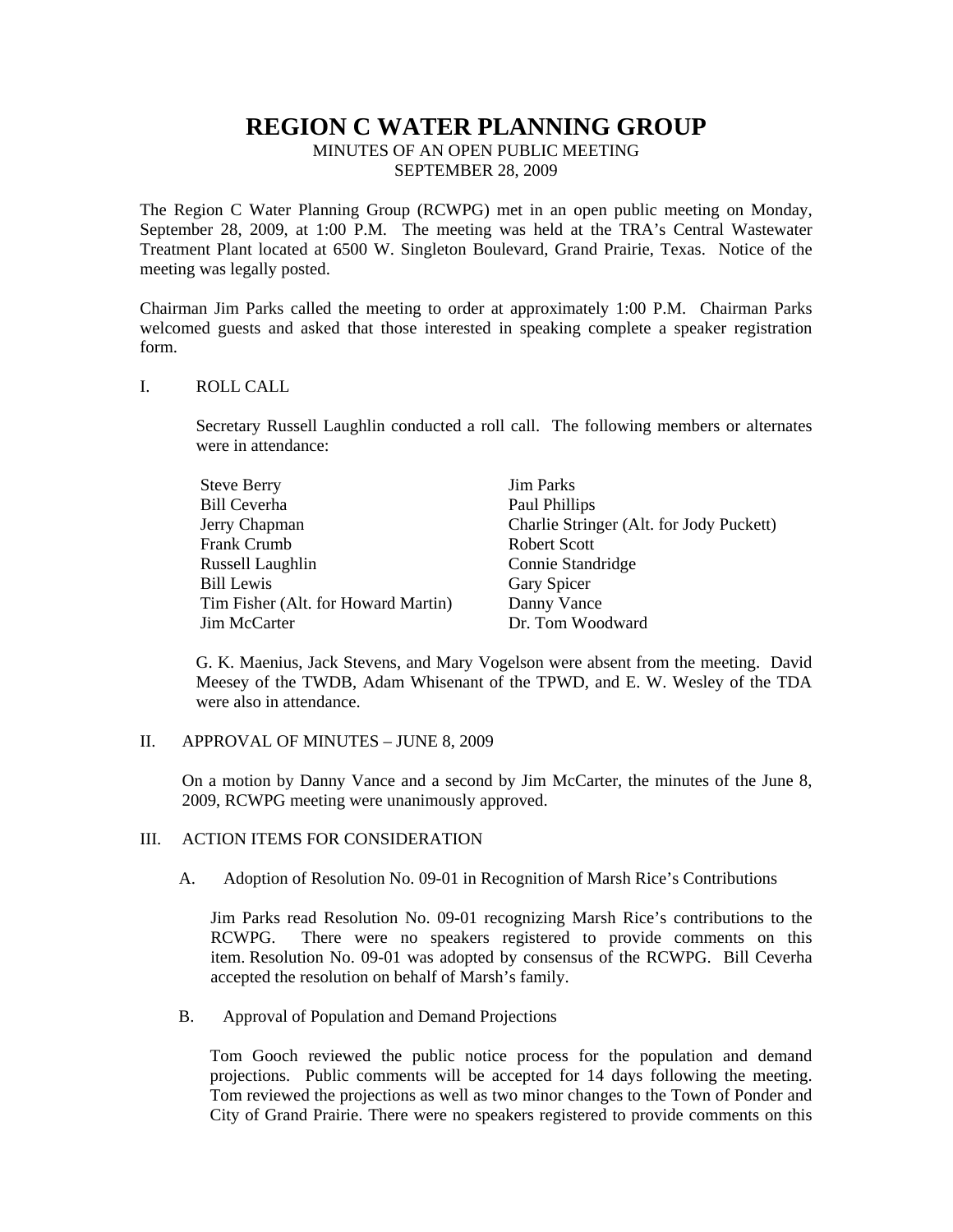item. On a motion by Jim McCarter and a second by Jerry Chapman, the RCWPG unanimously approved the Population and Demand Projections as presented.

C. Approval of Water Conservation Practices

Alan Plummer advised the RCWPG of the upcoming Water Conservation Symposium being held on November 10, 2009, at the Arlington Convention Center. Alan reviewed the definitions of the Water Conservation Strategies and the proposed changes from the *2006 Region C Water Plan*. He reviewed the recommended strategies. There were no speakers registered to provide comments on this item. On a motion by Danny Vance and a second by Jim McCarter, the RCWPG unanimously approved the Water Conservation Strategies as presented.

D. Approval of Region C Support for Three Entities to Pursue Minor Amendments to the *2006 Region C Water Plan*

Tom Gooch reviewed three minor amendments being proposed to the *2006 Region C Water Plan*. Those amendments included the following:

- City of Grand Prairie Relocation and upsizing of a water supply line
- City of Crandall Connection to a new water suppliers
- North Texas Municipal Water District Additional pump station to deliver raw water form Chapman Lake

There were no speakers registered to provide comments on this item. On a motion by Jim McCarter and a second by Danny Vance, the RCWPG voted unanimously to support pursuing these amendments to the *2006 Region C Water Plan*.

E. Approval of Designation of Ecologically Unique Stream Segments Workgroup

Alan Plummer reviewed designation of ecologically unique stream segments and a proposal to recommend formation of a Unique Stream Segments Workgroup. Adam Whisenant commented on this item. One public speaker was registered and spoke to this item, which was Red Birdsong. Robert Scott made the motion that Region C take a leadership role on the Unique Stream Segments issue by calling for the formation of a working group comprised of representatives of TWDB, TPWD, TCEQ, and the sixteen regions to bring clarity, purpose, and direction to the legislative mandate to "identify, river and stream segments of unique ecological value." Bill Ceverha seconded the motion, which was unanimously approved by the RCWPG.

## IV. DISCUSSION ITEMS

A. Overall Project Schedule

Tom Gooch reviewed the overall project schedule and upcoming meetings.

B. Update on Existing Supplies

Rachel Ickert gave an update on existing water supplies including reuse, groundwater, and surface water.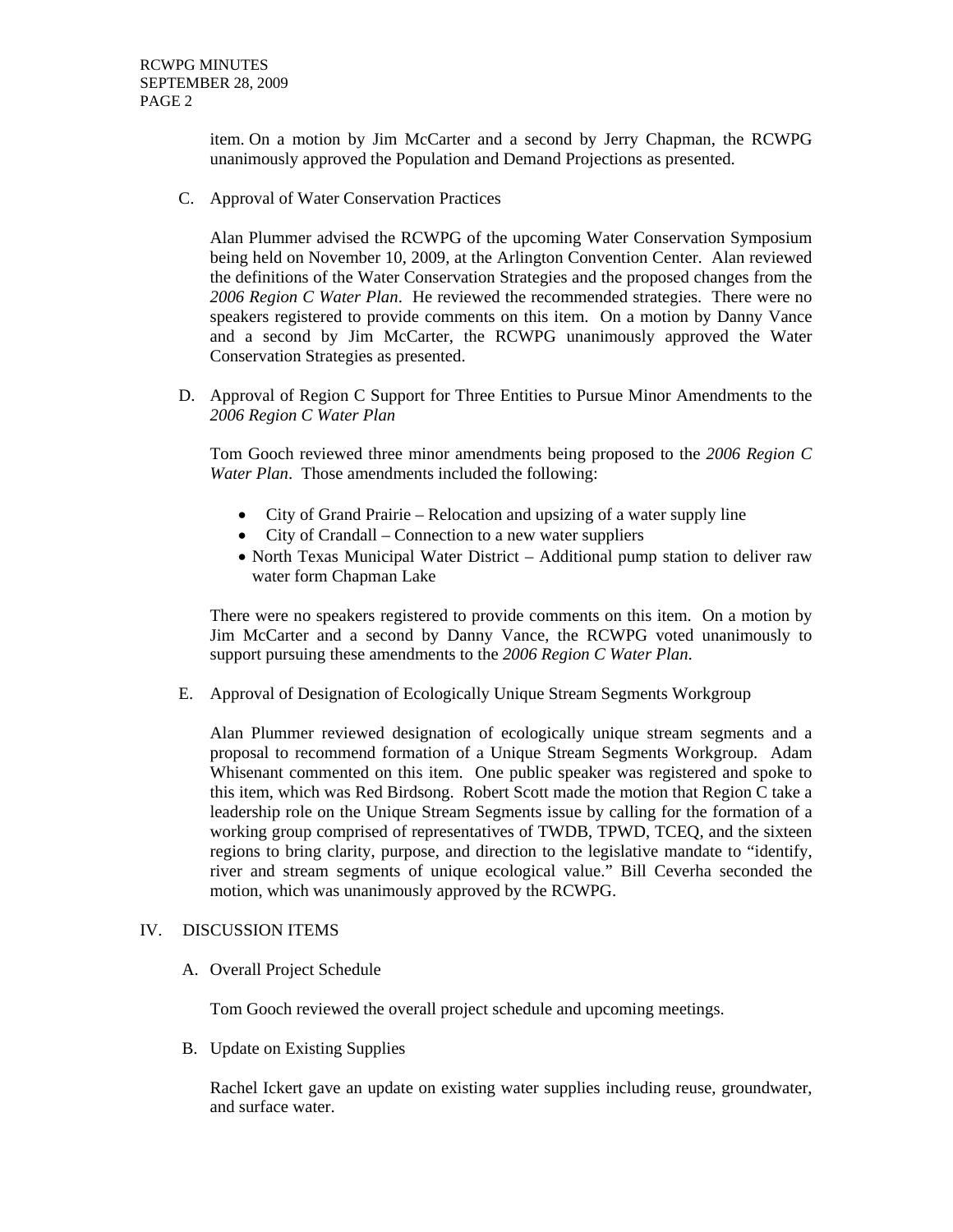C. Task 4

Amy Kaarlela gave an update on Task 4 Special Studies including Saline Water Study, Cooke-Grayson County Study, Fannin County Study, Freestone County Study, Navarro County Study, and Kaufman County Study. She also reviewed new and changed potentially feasible Water Management Strategies for various entities.

D. Public Participation Updates

Colby Walton informed the RCWPG of the upcoming H2O4 Texas – The Water Event being held November 16-17, 2009, at the Omni Hotel in Fort Worth. Colby reviewed the Media Briefing held September 10 in Dallas. He also reviewed the proposed Fall 2009 RCWPG Newsletter and the 2010 Region Water Summit.

E. Review Environmental Flows Process

This item was not discussed due to timing and will be discussed at the next meeting in September 2009.

F. Update on Overall Status and Next Steps

Tom Gooch gave a brief update on upcoming tasks.

G. Presentation on Vision North Texas

Karen Walz presented information on Vision North Texas.

# V. OTHER DISCUSSION

- A. Updates from the Chair
	- 1. Update on Study Commission on Region C Water Supply

Jim Parks gave an update on the Study Commission on Region C Water Supply.

2. Update on Water Conservation Advisory Council

Jim Parks gave an update on the Water Conservation Advisory Council.

B. Report from Regional Liaisons

Reports were given by the following liaisons/representatives:

- Region B Jerry Chapman
- Region D Mike Rickman
- Region G Connie Standridge
- Region  $H$  Danny Vance
- Region I Bobby Praytor